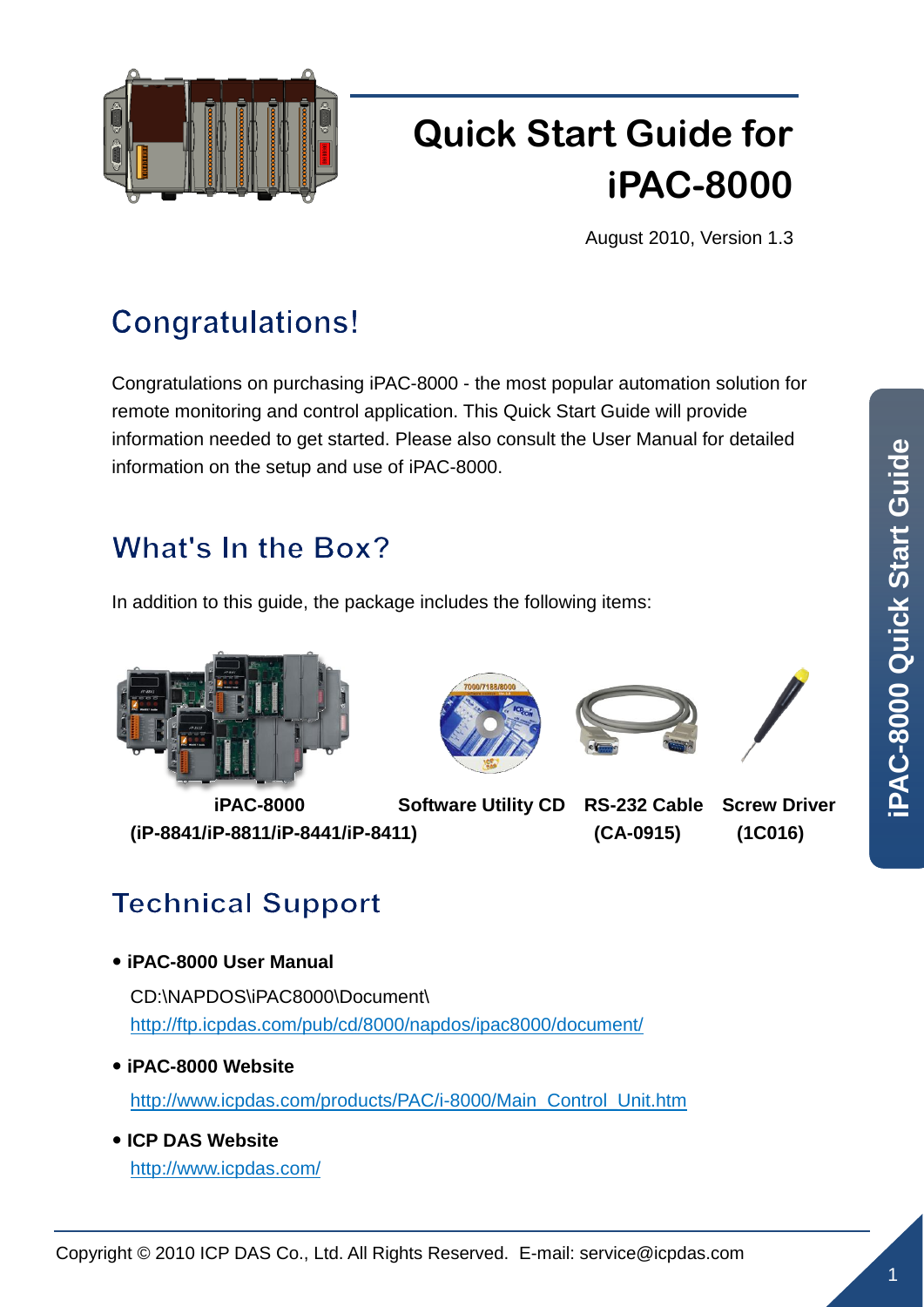### **1** ----------------------------------------------------------------------------------

# **Configure the Boot Mode**

Before starting any installation, be sure that the switch is placed in the "Run" position.



### **2** ---------------------------------------------------------------------------------- **Connecting to PC/Laptop and Setting up the Power**

This package includes a RS-232 cable for connecting the iPAC-8000 to PC/Laptop.

The iPAC-8000 has the power supply interface for supplying power from the power supply.

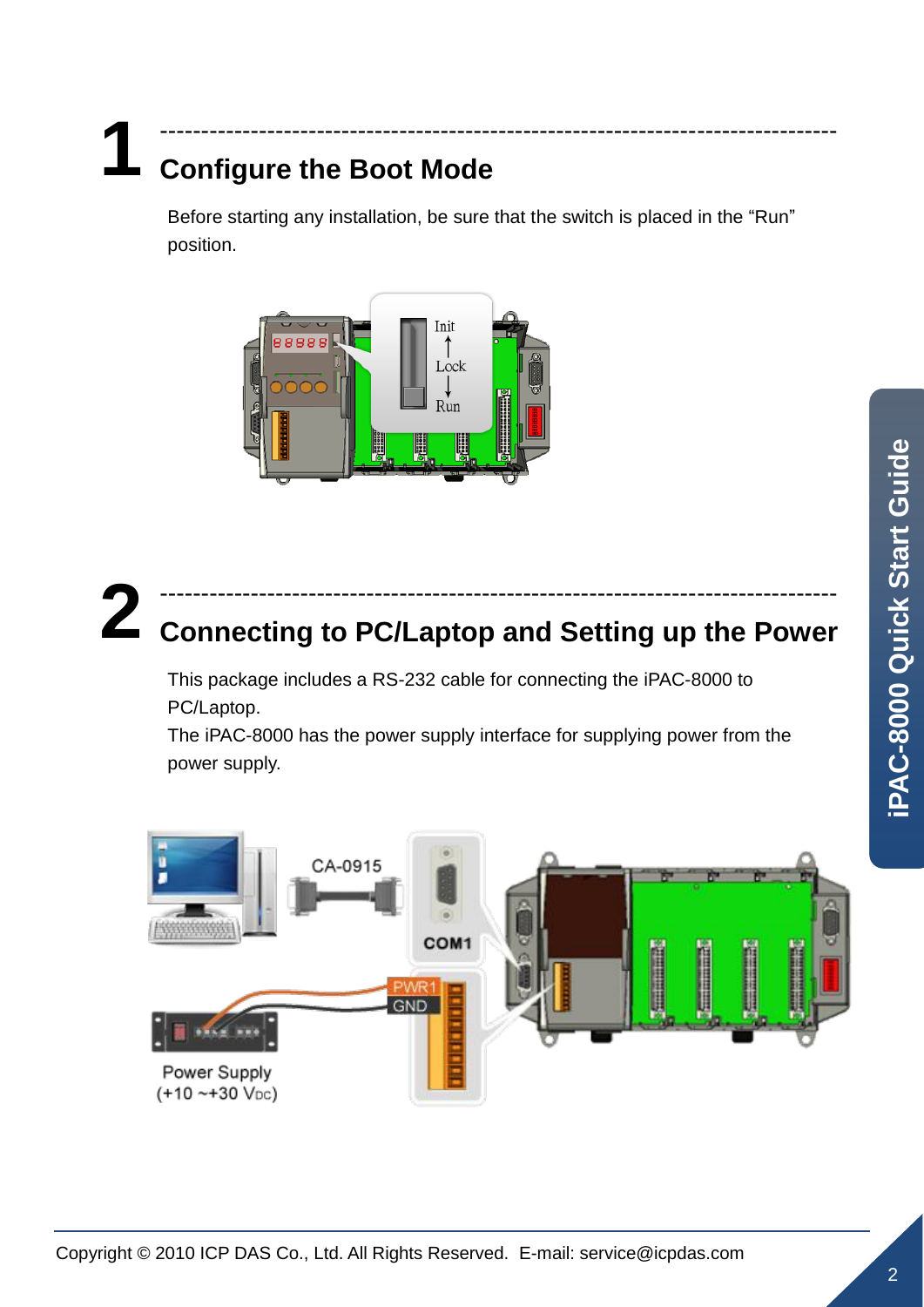If PC/Laptop has no COM port, you can use the I-7560 (USB to RS-232 converter) for connection between iPAC-8000 and PC/Laptop.



Before using the I-7560 converter, you must install the USB driver.

The USB driver can be obtained from: <ftp://ftp.icpdas.com/pub/cd/8000cd/napdos/7000/756x/>

After installing the USB driver, please check the "Device Manager to make sure the driver has been installed and the COM port number which is assigned to USB interface.

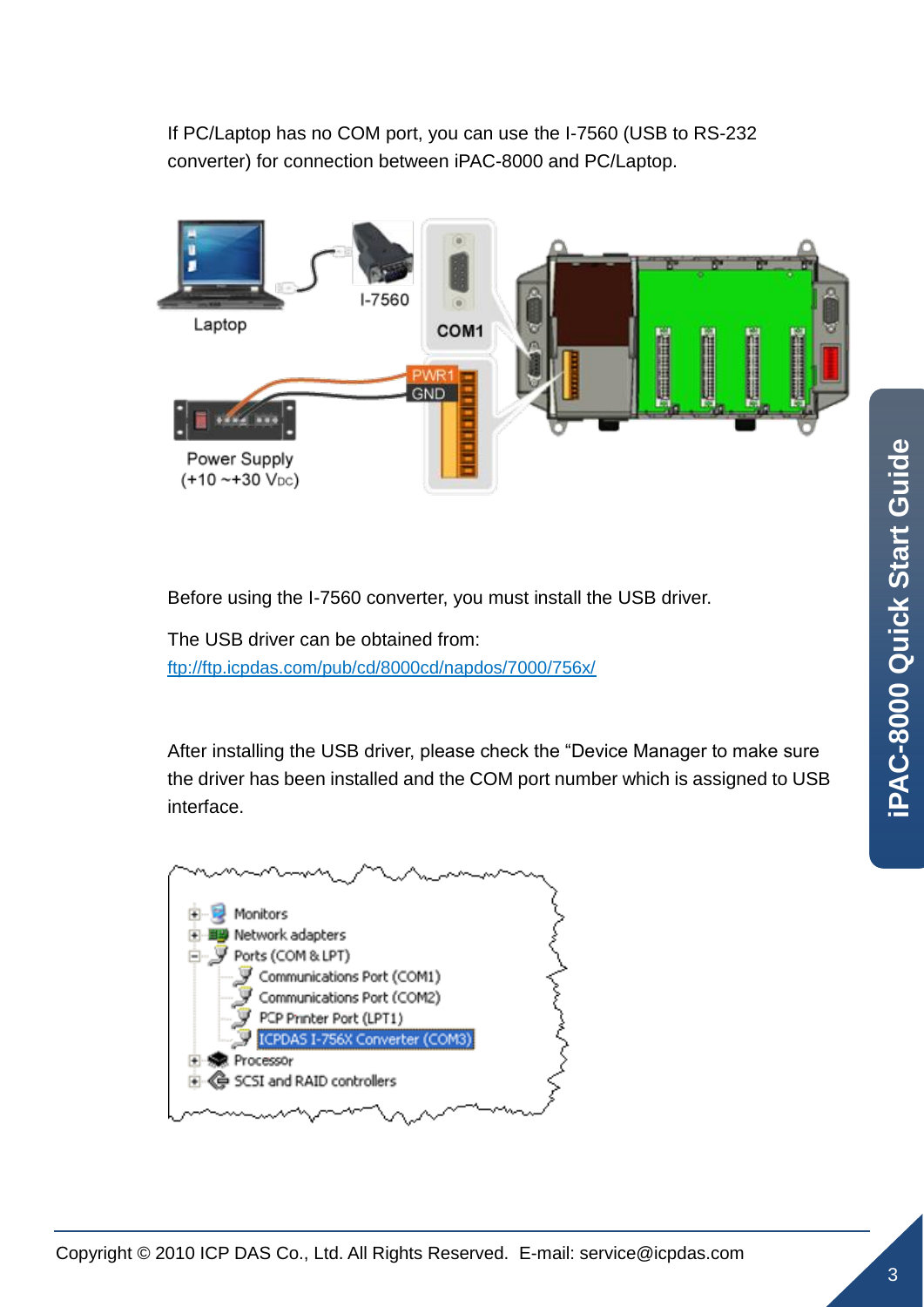# **3**

# **Inserting and Wiring the I/O Modules**

There are various types of I/O expansion modules for interfacing many different field devices to the iPAC-8000.



----------------------------------------------------------------------------------

For more information about I/O expansion module, please refer to [http://www.icpdas.com/products/PAC/i-8000/8000\\_IO\\_modules.htm](http://www.icpdas.com/products/PAC/i-8000/8000_IO_modules.htm)

### **4** --------------------------------------------------------------------------------- **Installing the DCON Utility**

DCON Utility is an easy-to-use tool designed for communicating with DCON protocol I/O modules.

### **Step 1: Get the DCON Utility**



The DCON Utility can be obtained from companion CD or our FTP site: CD:\Napdos\8000\NAPDOS\Driver\DCON\_Utility\setup\ [http://ftp.icpdas.com/pub/cd/8000cd/napdos/driver/dcon\\_utility/](http://ftp.icpdas.com/pub/cd/8000cd/napdos/driver/dcon_utility/)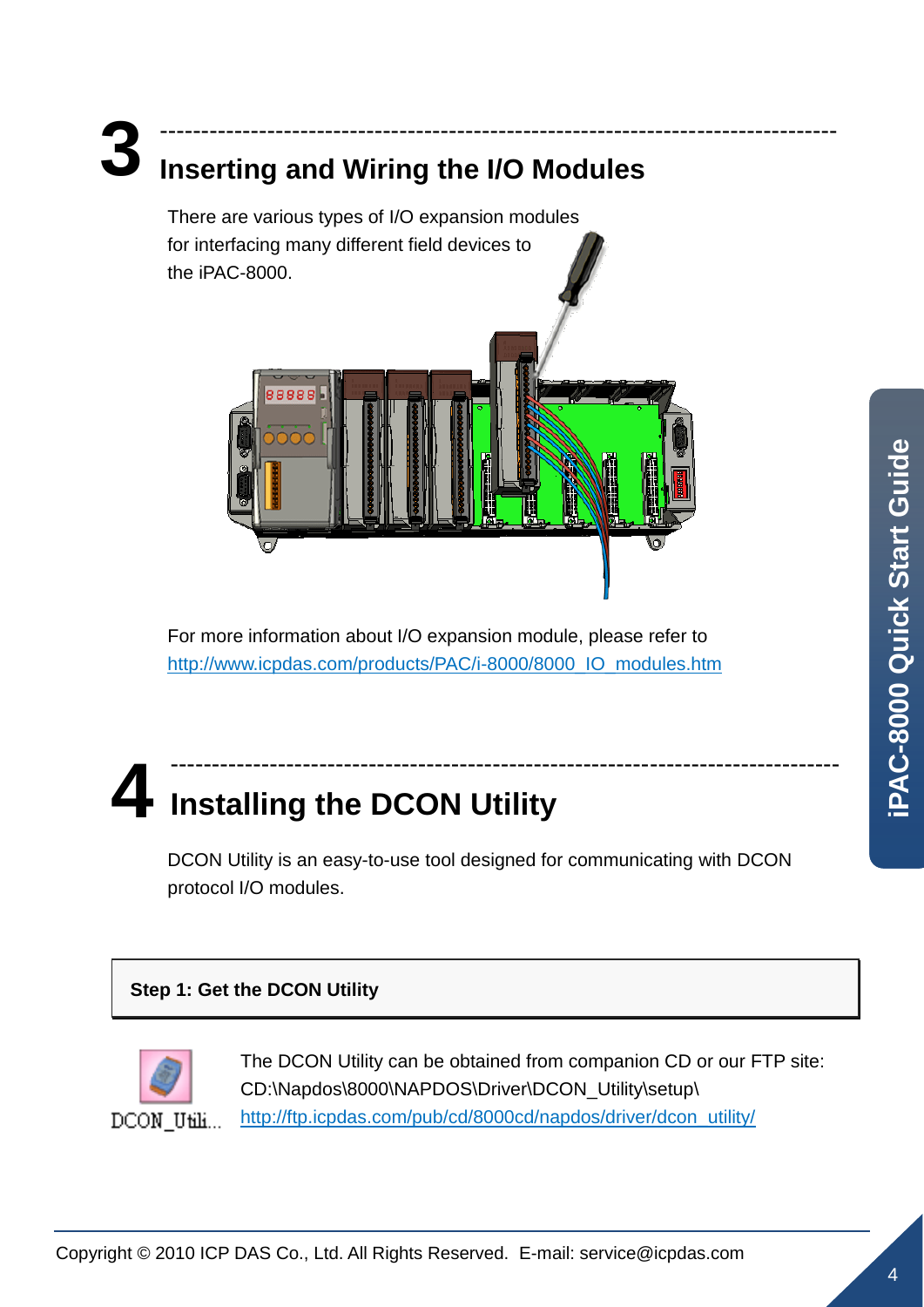

After the installation has been completed, there will be a new short-cut for DCON Utility on the desktop.

| <b>Setup - DCON_Utility</b> |                                                                                                                                                                                                                                                |
|-----------------------------|------------------------------------------------------------------------------------------------------------------------------------------------------------------------------------------------------------------------------------------------|
|                             | Welcome to the DCON_Utility<br>Setup Wizard<br>This will install DCON Utility Ver 5.1.7 on your computer.<br>It is recommended that you close all other applications before<br>continuing.<br>Click Next to continue, or Cancel to exit Setup. |
|                             | Cancel<br>Next:                                                                                                                                                                                                                                |

### **5** ---------------------------------------------------------------------------------- **Using DCON Utility to Configure the I/O Modules**

To configure the I/O modules, a communication must be made with the iPAC-8000 via DCON Protocol. The DCON Utility is the DCON Protocol Utility that can used to make the communication between the iPAC-8000 and PC/Laptop.



doon utility... Double-click the DCON Utility shortcut on your desktop.

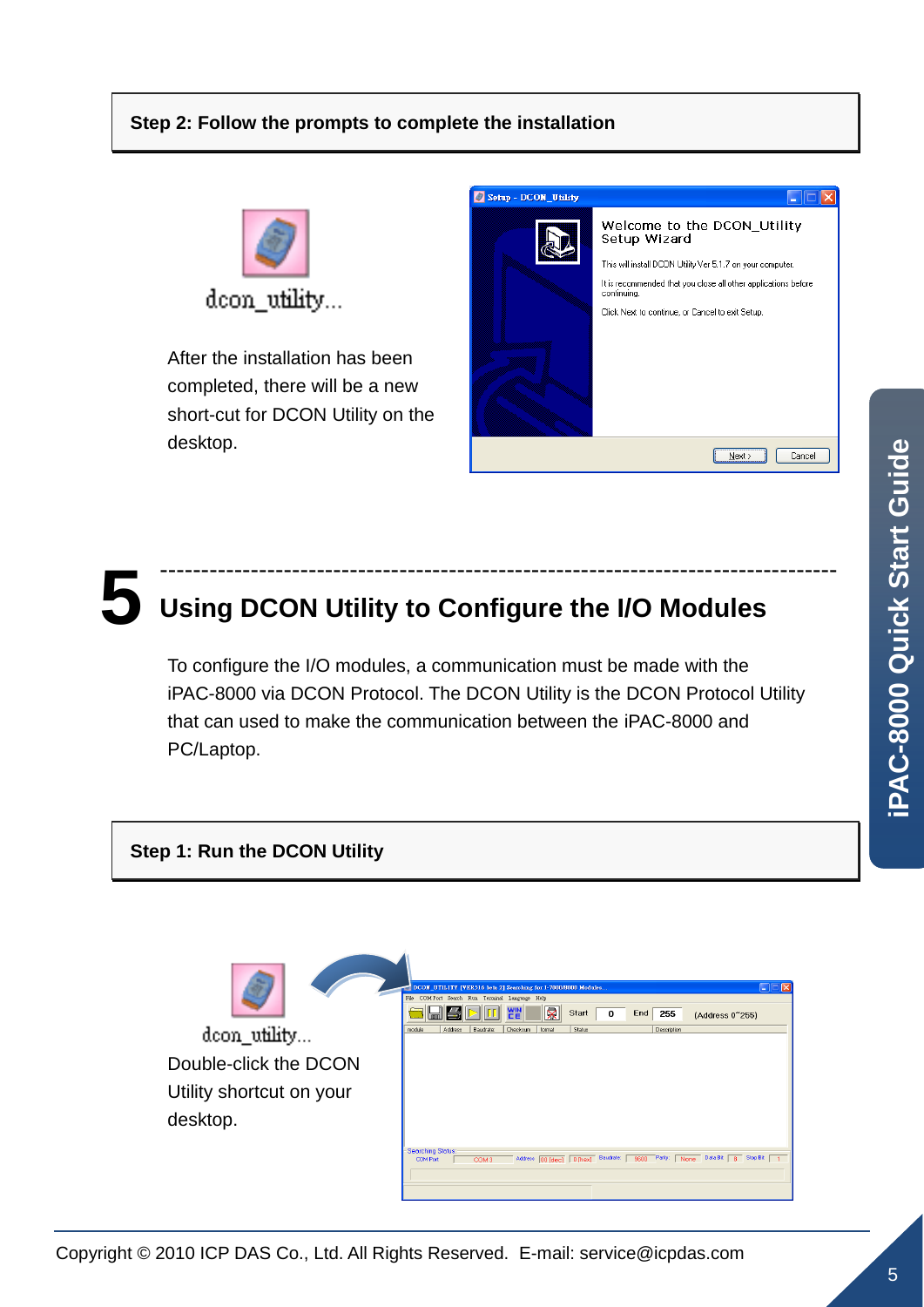#### **Step 2: Select COM port number which is used for connection**

Click "COM Port" from the menu, a dialog box will appear.

In the dialog box, select COM port number which is used for connection between iPAC-8000 and PC/Laptop.

|                                                                  | Select the COM Port and Baud Rate                                                                                                                                                                                                     |                  |
|------------------------------------------------------------------|---------------------------------------------------------------------------------------------------------------------------------------------------------------------------------------------------------------------------------------|------------------|
| DCON_UTILITY [VER. '6 beta 21.4.<br>File COM Port Search Run     | <b>COM</b> to search:<br><b>Time Out Setting:</b>                                                                                                                                                                                     | $\square\square$ |
| 国心<br>IT<br>H<br>Baudrate:<br><b>Address</b><br>Che<br>module    | COM1<br>100<br>ms<br>COM1<br>COM2<br><b>btion</b><br>СОМЗ<br>COM4<br>$\nabla$ 115200<br>230400<br>460800<br>TCP<br>19200<br>$\nabla$ 9600<br>57600<br>38400<br>1200<br>2400<br>4800<br>Select All<br><b>Clear All</b><br>PDS&PPDS-700 |                  |
| <b>Searching Status:</b><br><b>COM Port:</b><br>COM <sub>3</sub> | <b>Protocol Option</b><br>$\nabla$ DCON<br>Modbus RTU<br>Modbus ASCII<br>г<br>г<br>Bit: $\boxed{1}$                                                                                                                                   |                  |
|                                                                  | <b>Checksum Option</b><br>$\nabla$ Enable<br>$\nabla$ Disable                                                                                                                                                                         |                  |
|                                                                  | <b>Parity Option:</b><br>$\nabla$ None (N,8,1)<br>$\sqrt{2}$ Even (E,8,1)<br>HГ<br>None (N,8,2)<br>Odd (0,8,1)<br>г                                                                                                                   |                  |
|                                                                  | <b>Industry Computer RS-485 Port Option</b><br>RTS_CONTROL_TOGGLE<br>Set_RTS (for Vision Box)                                                                                                                                         |                  |
|                                                                  | Cancel<br>Ok                                                                                                                                                                                                                          |                  |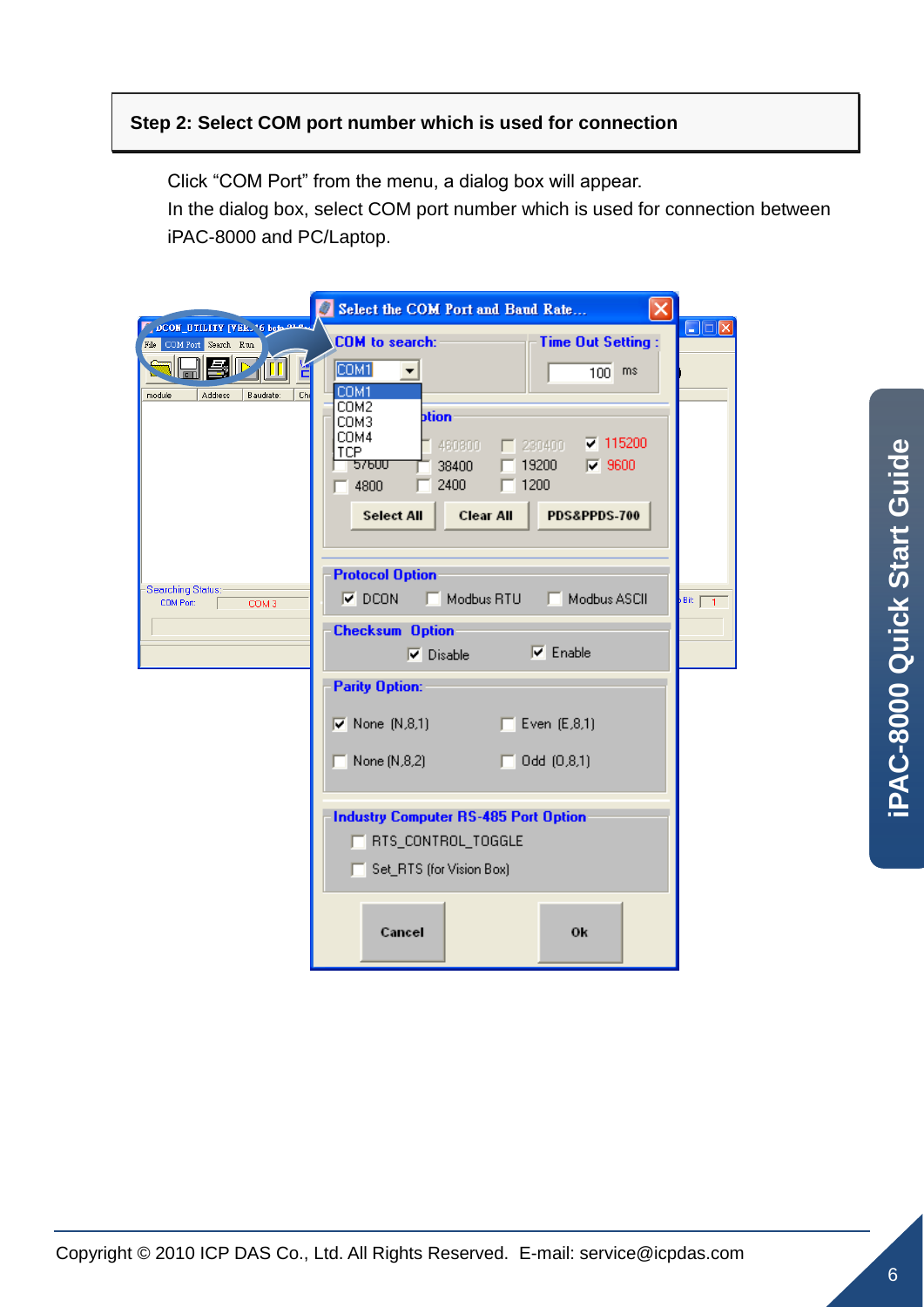#### **Step 3: Search the I/O Modules**

| O DCON_UTILITY_VER[519 betal] The Found Out I-7000/8000 module                 | m.                                                         |
|--------------------------------------------------------------------------------|------------------------------------------------------------|
| File COM Port<br>Kun remm. Language Help                                       |                                                            |
| wh<br>Start<br>cе                                                              | End<br>255<br>0<br>(Address 0"255)                         |
| Address<br>module<br>Status<br>Baudrate:<br>format<br><b>Sette</b><br>um.      | Description                                                |
| Searching Status:<br>Address 00 [dec] 0 [hex]<br>COM Port:<br>COM <sub>1</sub> | <b>Start Search</b><br>Data Bit:<br>Stop Bit:<br>8<br>None |

Click "Start Search" button from the toolbox to search the I/O modules.

#### **Step 4: Click on the name of the module to enter the configuration form**

After searching has been completed, that will display a list of the iPAC-8000 and its expansion I/O modules.

Click on the name of the module to enter the configuration form.

|                                                                                                                                               | ΙxΙ<br>Configuration for 8024 Module Version: A100                                                                                                                                                                                                                                                       |                                             |
|-----------------------------------------------------------------------------------------------------------------------------------------------|----------------------------------------------------------------------------------------------------------------------------------------------------------------------------------------------------------------------------------------------------------------------------------------------------------|---------------------------------------------|
| DCON_UTILITY_VER[519 betal] The<br>File COM Port Search Run Terminal Lang<br>쨆                                                                | <b>Channel0</b><br>Output value<br>Wire Status is OK<br>Output range:<br>[32] 0 ~ +10 V<br>$\overline{\phantom{a}}$<br>Dataformat:<br>Engineering Unit<br>5<br>10 <sup>2</sup><br>Slew rate:<br>$\overline{0}$<br>immediate change<br>$+00.000$<br>Setting as Start-Up<br>Output value<br>Setting        | $\blacksquare$ $\blacksquare$ $\times$<br>ы |
| Addres <sub>v</sub><br><b>Ched</b><br>module<br>$\widehat{11520}$<br>iP-8411<br>Enat<br>7[7]<br>8024(87K)<br>S <sub>2</sub><br>115200<br>Enat | <b>Channel1</b><br><b>Output value</b><br>Wire Status is OK<br>Output range:<br>[32] 0 ~ +10 V<br>$\blacktriangledown$<br>Dataformat:<br>Engineering Unit<br>10 <sup>2</sup><br>5<br>$\overline{0}$<br>Slew rate:<br>immediate change<br>$+00.000$<br>Output value<br>Setting as Start-Up<br>Setting     |                                             |
|                                                                                                                                               | <b>Channel2</b><br>Output value<br>Wire Status is DK<br>Output range:<br>[32] 0 ~ +10 V<br>$\overline{\phantom{a}}$<br>Dataformat:<br>Engineering Unit<br>$10 \underline{V}$<br>5<br>$\Omega$<br>Slew rate:<br>immediate change<br>$+00.000$<br>Output value<br>Setting as Start-Up<br>Setting           |                                             |
| Searching Status:<br><b>COM Port:</b><br>COM <sub>1</sub><br>Ad                                                                               | <b>Channel3</b><br><b>Output value</b><br>Wire Status is OK<br>Output range:<br>[32] 0 ~ +10 V<br>$\overline{\phantom{a}}$<br>Dataformat:<br>Engineering Unit<br>10 <sup>2</sup><br>5<br>Slew rate:<br>$\overline{0}$<br>immediate change<br>$+00.000$<br>Setting as Start-Up<br>Output value<br>Setting | <b>Stop Bit:</b>                            |
|                                                                                                                                               | Exit                                                                                                                                                                                                                                                                                                     |                                             |